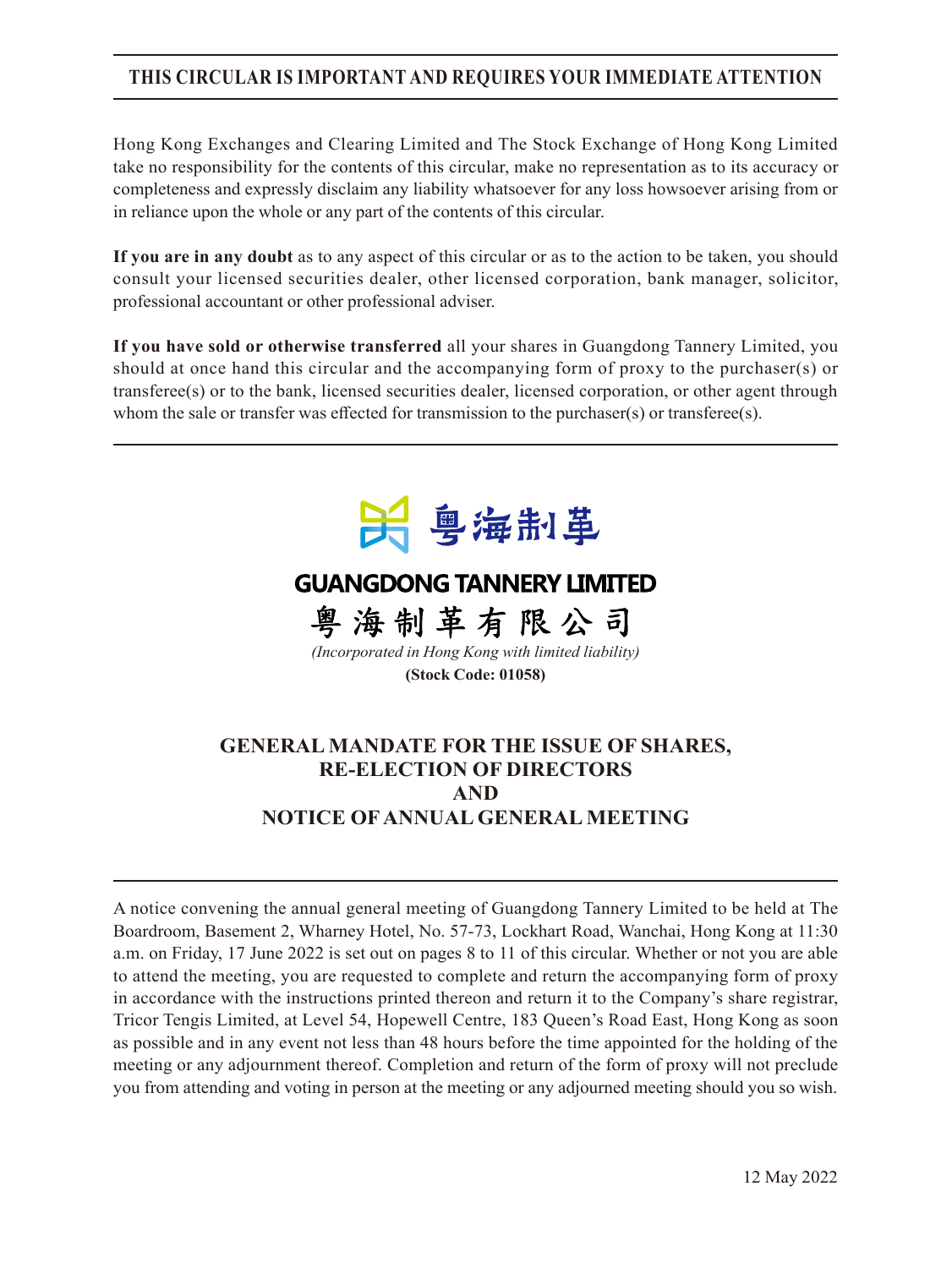# **CONTENTS**

## Page No.

| <b>LETTER FROM THE BOARD</b> |                                                        |                          |  |  |
|------------------------------|--------------------------------------------------------|--------------------------|--|--|
| 1.                           |                                                        | 3                        |  |  |
| $\overline{2}$ .             |                                                        | $\overline{4}$           |  |  |
| $\mathcal{E}$                |                                                        | $\overline{4}$           |  |  |
| $\overline{4}$ .             |                                                        | $\overline{4}$           |  |  |
| $\mathcal{F}$ .              |                                                        | $\overline{\mathcal{L}}$ |  |  |
| 6.                           |                                                        | 5                        |  |  |
|                              | APPENDIX I — DETAILS OF THE DIRECTORS TO BE RE-ELECTED | 6                        |  |  |
| <b>APPENDIX II</b>           |                                                        | 8                        |  |  |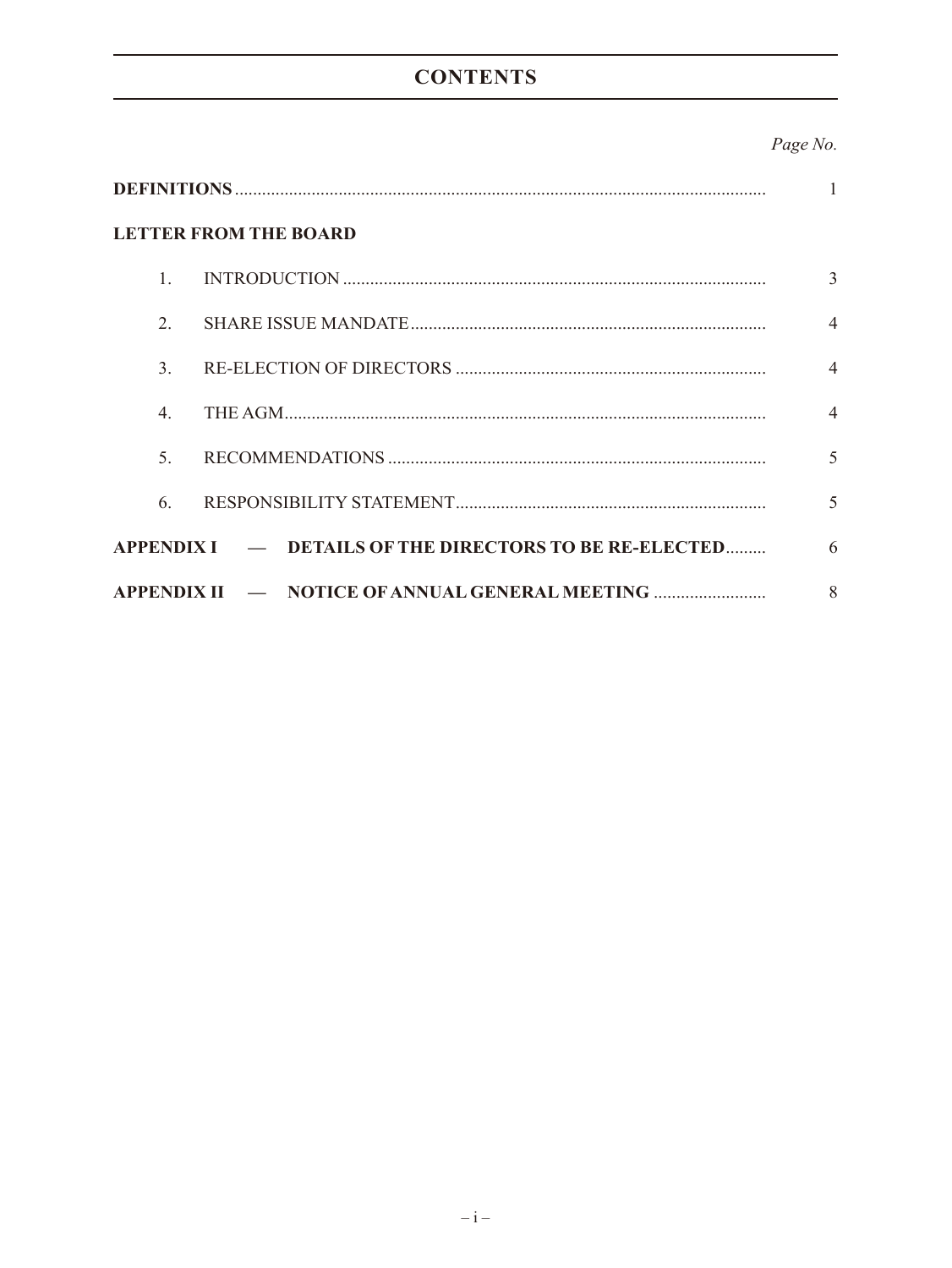# **DEFINITIONS**

*In this circular, the following expressions have the following meanings unless the context otherwise requires:*

| "AGM"                     | the annual general meeting of the Company to be held at The<br>Boardroom, Basement 2, Wharney Hotel, No. 57-73, Lockhart<br>Road, Wanchai, Hong Kong at 11:30 a.m. on Friday, 17 June<br>2022, notice of which is set out on pages 8 to 11 of this circular<br>or, where the context so admits, any adjournment thereof; |
|---------------------------|--------------------------------------------------------------------------------------------------------------------------------------------------------------------------------------------------------------------------------------------------------------------------------------------------------------------------|
| "AGM Notice"              | the notice convening the AGM as set out on pages 8 to 11 of<br>this circular;                                                                                                                                                                                                                                            |
| "Articles of Association" | the articles of association of the Company, as amended from<br>time to time;                                                                                                                                                                                                                                             |
| "Board"                   | the board of directors of the Company;                                                                                                                                                                                                                                                                                   |
| "Company"                 | Guangdong Tannery Limited, a company incorporated in Hong<br>Kong with limited liability, the shares of which are listed on<br>the Main Board of the Stock Exchange;                                                                                                                                                     |
| "controlling shareholder" | as defined in the Listing Rules;                                                                                                                                                                                                                                                                                         |
| "Director(s)"             | the director(s) of the Company;                                                                                                                                                                                                                                                                                          |
| "HK\$"                    | Hong Kong dollars, the lawful currency of Hong Kong;                                                                                                                                                                                                                                                                     |
| "Hong Kong"               | The Hong Kong Special Administrative Region of the PRC;                                                                                                                                                                                                                                                                  |
| "Latest Practicable Date" | 10 May 2022, being the latest practicable date prior to the<br>printing of this circular for ascertaining certain information<br>referred to in this circular;                                                                                                                                                           |
| "Listing Rules"           | the Rules Governing the Listing of Securities on the Stock<br>Exchange, as amended from time to time;                                                                                                                                                                                                                    |
| "Ordinary Resolution(s)"  | the proposed ordinary resolution(s) in the AGM Notice;                                                                                                                                                                                                                                                                   |
| "PRC"                     | the People's Republic of China;                                                                                                                                                                                                                                                                                          |
| "SFO"                     | the Securities and Futures Ordinance, Chapter 571 of the Laws<br>of Hong Kong;                                                                                                                                                                                                                                           |
| "Share(s)"                | ordinary share(s) in the share capital of the Company;                                                                                                                                                                                                                                                                   |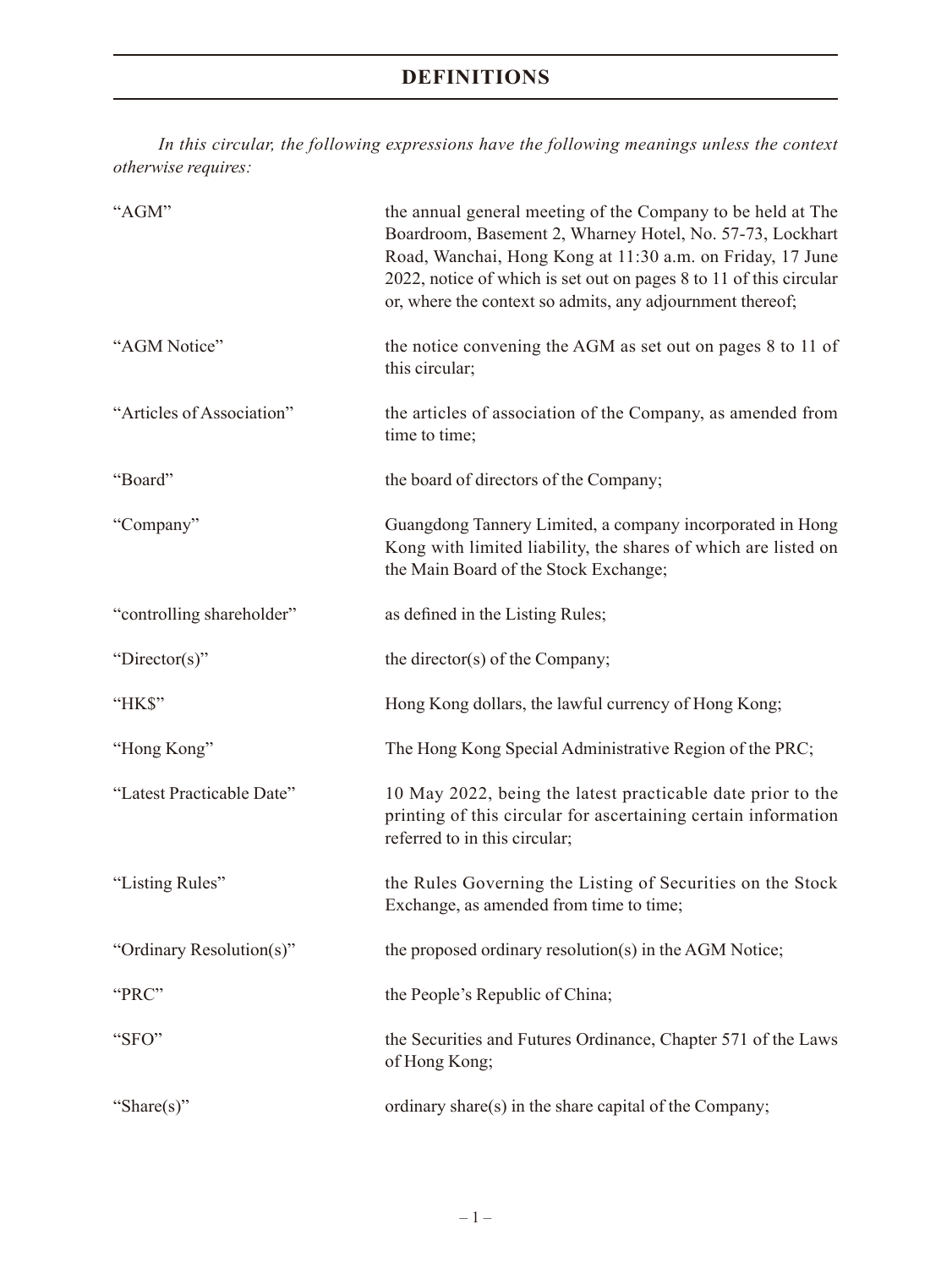# **DEFINITIONS**

| "Share Issue Mandate"     | a general and unconditional mandate proposed to be granted to<br>the Directors at the AGM to issue Shares not exceeding 20% of<br>the aggregate number of the Shares in issue of the Company as<br>at the date of the passing of the relevant ordinary resolution to<br>grant such mandate; |
|---------------------------|---------------------------------------------------------------------------------------------------------------------------------------------------------------------------------------------------------------------------------------------------------------------------------------------|
| "Shareholder(s)"          | registered holder(s) of the Shares;                                                                                                                                                                                                                                                         |
| "Stock Exchange"          | The Stock Exchange of Hong Kong Limited;                                                                                                                                                                                                                                                    |
| "substantial shareholder" | as defined in the Listing Rules; and                                                                                                                                                                                                                                                        |
| $\frac{100}{20}$          | per cent.                                                                                                                                                                                                                                                                                   |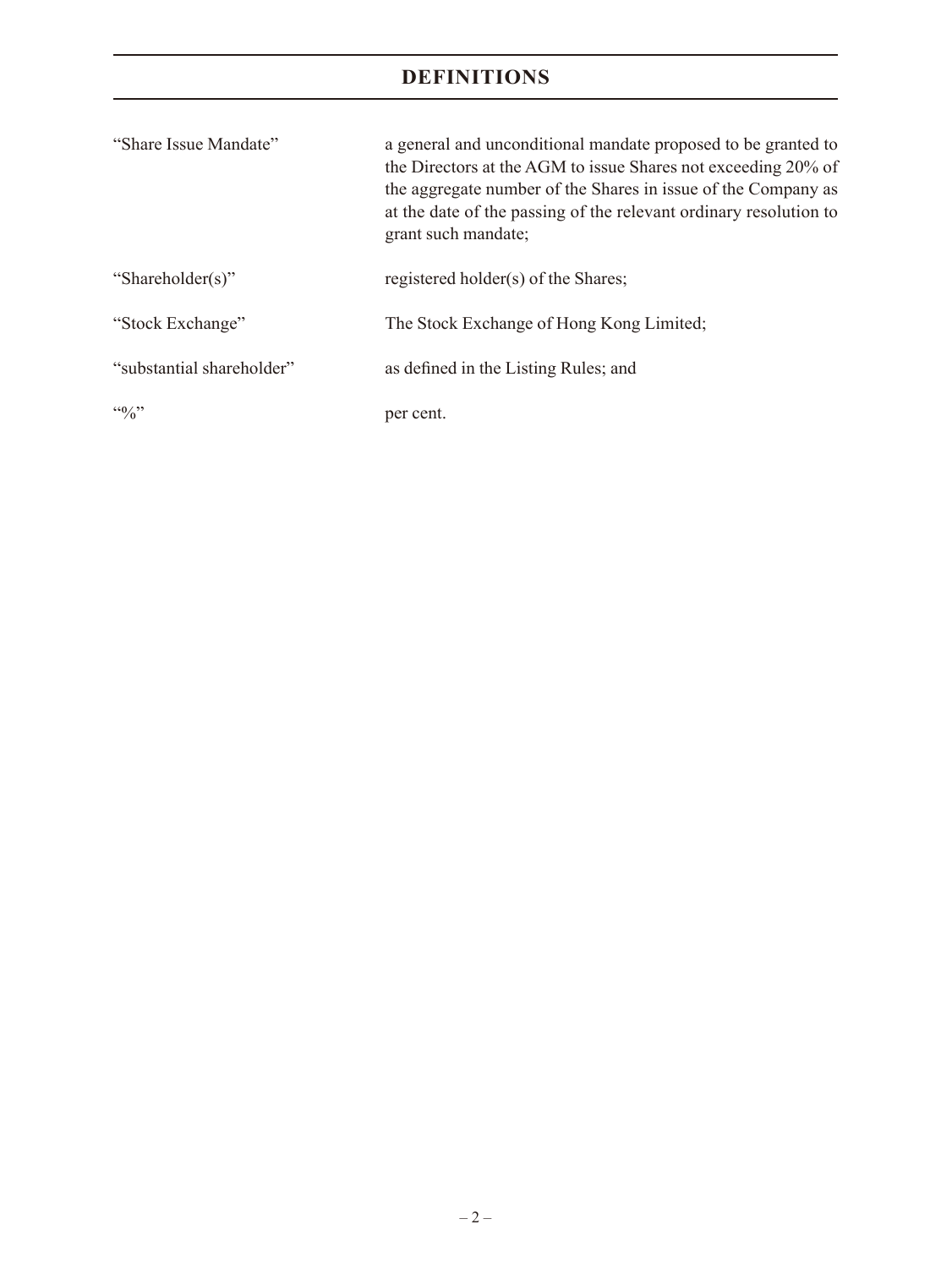# **LETTER FROM THE BOARD**



# **GUANGDONG TANNERY LIMITED**

粤海制革有限公司

*(Incorporated in Hong Kong with limited liability)* **(Stock Code: 01058)**

*Board of Directors: Registered Office: Executive Directors* 29th Floor SUN Jun *(Managing Director)* 148 Connaught Road Central

ZHOU Hao *(Chairman)* Guangdong Investment Tower Hong Kong

*Non-Executive Directors* HUANG Junfeng KUANG Hu

*Independent Non-Executive Directors* YEUNG Man Lee *BBS, JP* LEUNG Luen Cheong YANG Ge

12 May 2022

*To the Shareholders*

Dear Sir or Madam,

### **GENERAL MANDATE FOR THE ISSUE OF SHARES, RE-ELECTION OF DIRECTORS AND NOTICE OF ANNUAL GENERAL MEETING**

#### **1. INTRODUCTION**

The purpose of this circular is to give you notice of the AGM, and information on certain matters to be dealt at the AGM, inter alia:

- (a) the grant of the Share Issue Mandate to the Directors; and
- (b) the re-election of the retiring Directors.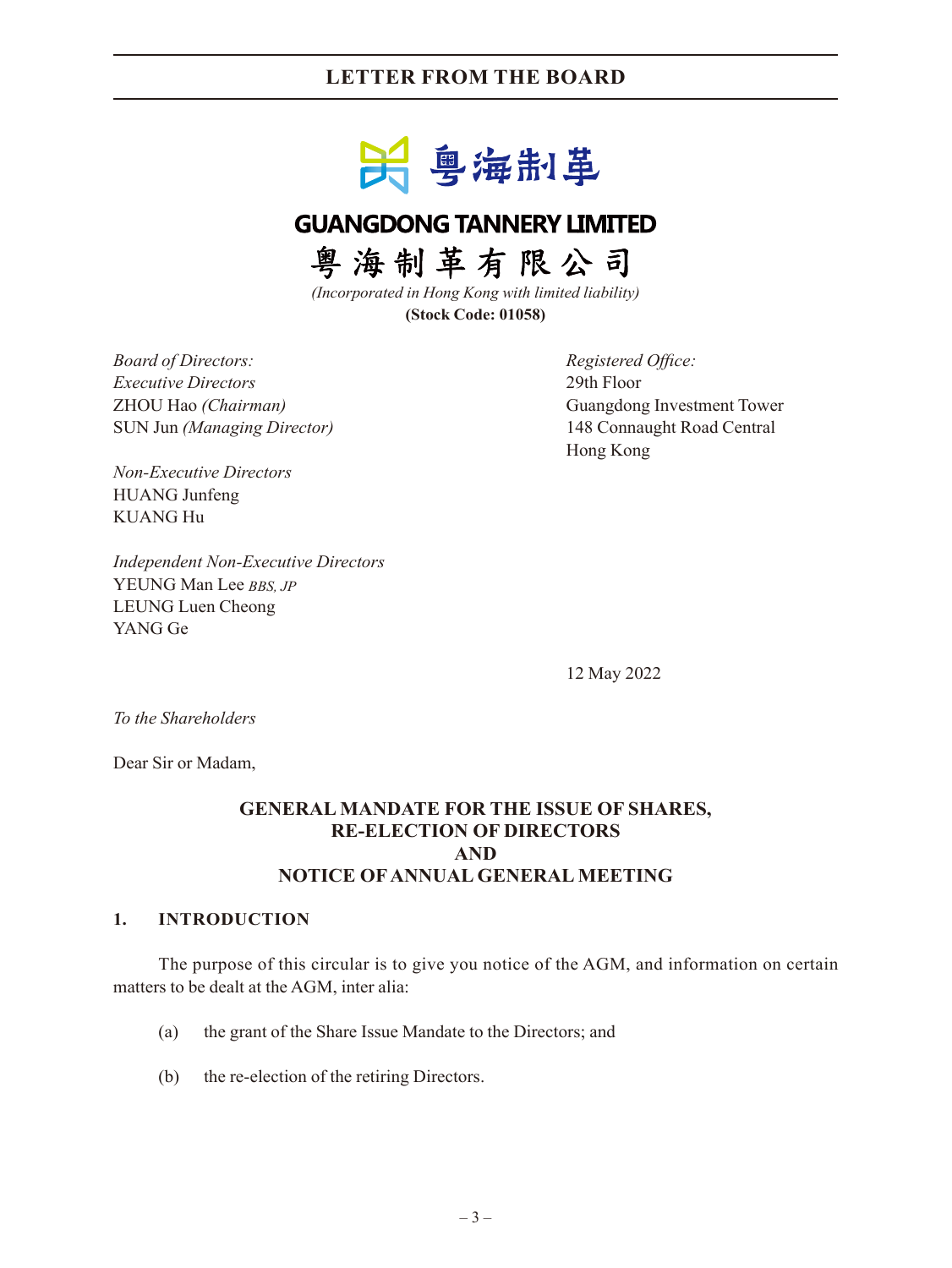# **LETTER FROM THE BOARD**

#### **2. SHARE ISSUE MANDATE**

At the last annual general meeting of the Company held on 18 June 2021, a general mandate was granted to the Directors to exercise the powers of the Company to issue, allot and deal with such number of Shares not exceeding 20% of the aggregate number of the Shares in issue of the Company as at that date. That general mandate will lapse at the conclusion of the AGM.

To provide continued flexibility to the Directors, an ordinary resolution will be proposed at the AGM for the granting of the Share Issue Mandate to the Directors, on terms as set out in Ordinary Resolution No. 4 in the AGM Notice, allowing them to exercise all the powers of the Company to issue, allot and deal in the Shares. Under the Share Issue Mandate, the number of Shares that the Company is authorised to allot or agree conditionally or unconditionally to allot (whether pursuant to an option or otherwise), subject to the exceptions as set out in paragraph (c) of Ordinary Resolution No. 4, will not exceed 20% of the aggregate number of the Shares in issue of the Company as at the date of passing such Ordinary Resolution.

As at the Latest Practicable Date, the number of Shares in issue was 538,019,000. Subject to the passing of the proposed resolution for approving the Share Issue Mandate and on the basis that no further Shares are issued by the Company prior to the date of the AGM, the Company would be allowed under the Share Issue Mandate to issue up to a limit of 107,603,800 Shares.

#### **3. RE-ELECTION OF DIRECTORS**

Pursuant to Articles 82 to 84 of the Articles of Association, Mr. Sun Jun ("Mr. Sun") and Mr. Kuang Hu ("Mr. Kuang") will retire by rotation at the AGM and, being eligible, have offered themselves for re-election.

Information relating to Mr. Sun and Mr. Kuang as required to be disclosed under Rule 13.51(2) of the Listing Rules is set out in Appendix I to this circular.

### **4. THE AGM**

The AGM Notice is set out in Appendix II to this circular. Shareholders are advised to read the AGM Notice and to complete and return the enclosed form of proxy for use at the AGM in accordance with the instructions printed thereon and deposit the same with the Company's share registrar, Tricor Tengis Limited, at Level 54, Hopewell Centre, 183 Queen's Road East, Hong Kong not less than 48 hours before the time fixed for holding the AGM or any adjournment thereof. Completion and return of the form of proxy will not preclude you from attending and voting in person at the AGM or any adjourned meeting should you so wish.

Pursuant to Rule 13.39(4) of the Listing Rules, all resolutions set out in the AGM Notice will be decided by poll. The Chairman of the AGM will therefore put each of the resolutions to be proposed at the AGM to be voted by way of a poll pursuant to Article 57(a) of the Articles of Association. An announcement of the poll results will be made after the AGM in the manner prescribed under Rule 13.39(5) of the Listing Rules.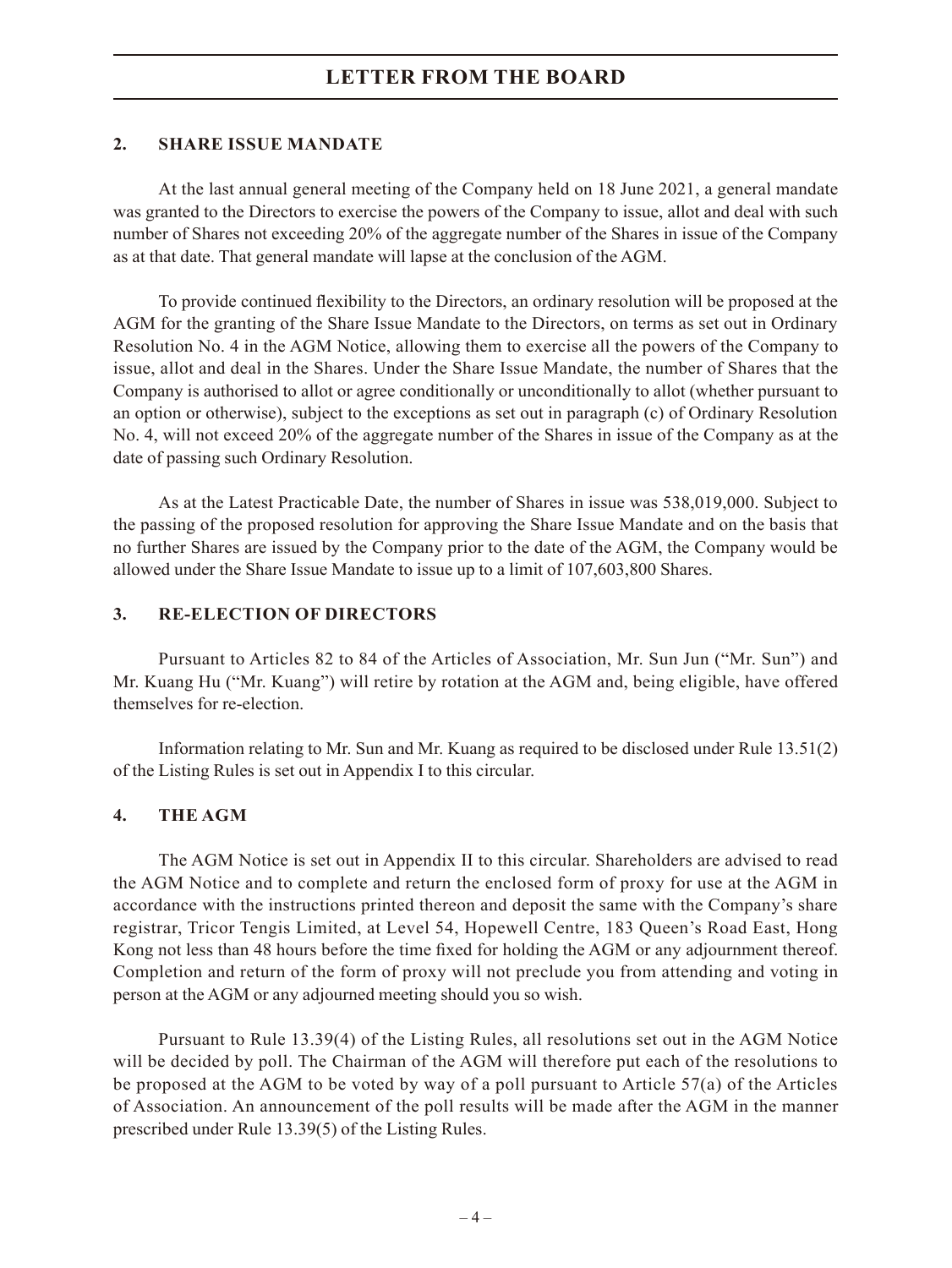## **5. RECOMMENDATIONS**

The Directors believe that the resolutions, including but not limited to, the granting of the Share Issue Mandate and the re-election of Directors, as set out in the AGM Notice are in the best interests of the Company as well as the Shareholders. Accordingly, the Directors recommend that Shareholders vote in favour of the Ordinary Resolutions at the AGM.

### **6. RESPONSIBILITY STATEMENT**

This circular, for which the Directors collectively and individually accept full responsibility, includes particulars given in compliance with the Listing Rules for the purpose of giving information with regard to the Company. The Directors, having made all reasonable enquiries, confirm that to the best of their knowledge and belief the information contained in this circular is accurate and complete in all material respects and not misleading or deceptive, and there are no other matters the omission of which would make any statement herein or this circular misleading.

> Yours faithfully, For and on behalf of the Board **ZHOU Hao** *Chairman*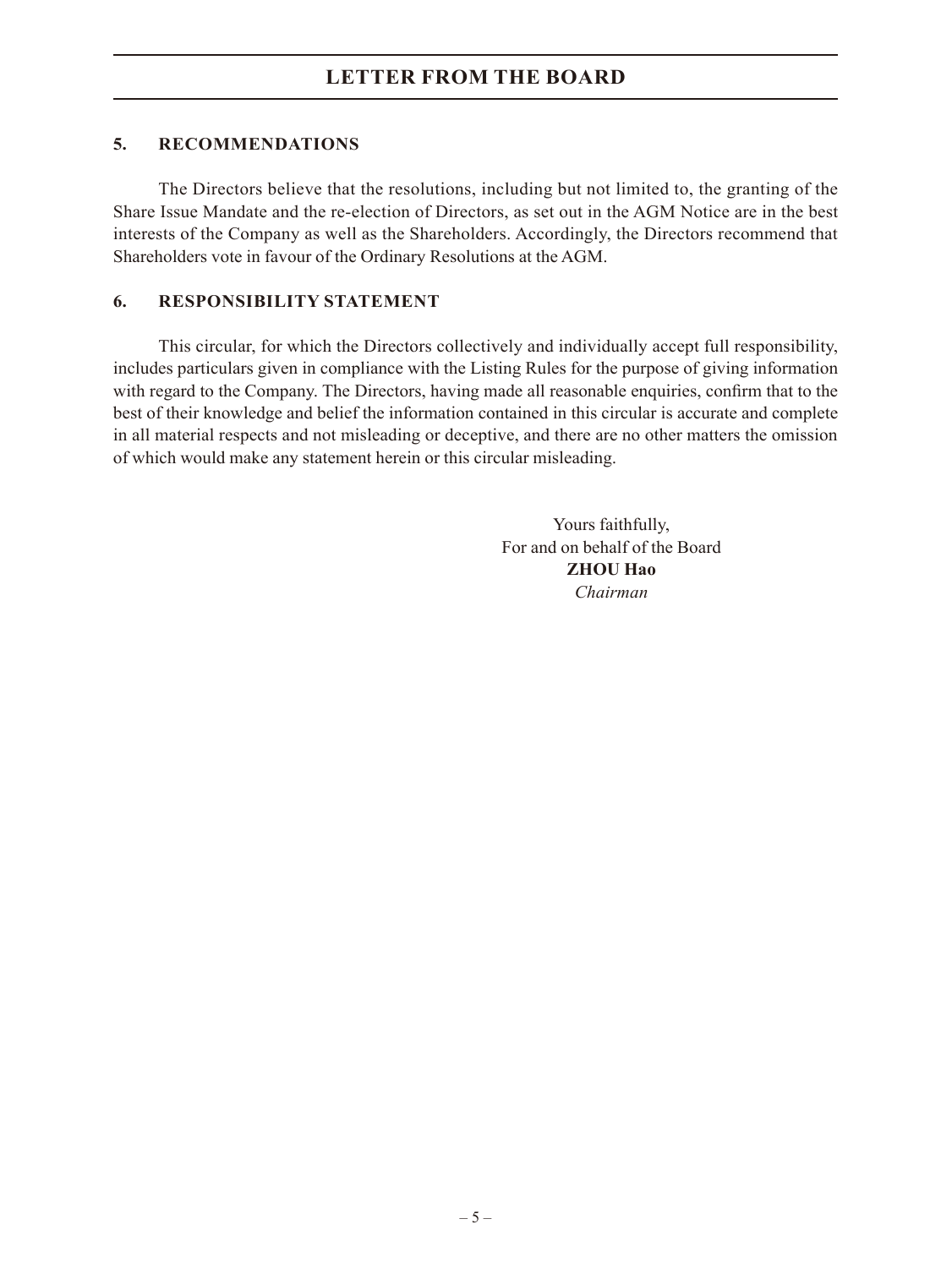Set out below are the personal particulars of the Directors who offer themselves to be reelected at the AGM:

**Mr. Sun Jun**, aged 48, was appointed an Executive Director and the Managing Director of the Company on 5 February 2010. He is an economist in the People's Republic of China (the "PRC"). He graduated from 西安公路學院 (Xian Highway College\*) ((now known as 長安大學 (Chang׳an University\*)) and obtained a bachelor's degree in 工程機械與起重運輸 (Mechanical Engineering and Lifting Transportation Program\*). Mr. Sun worked with certain companies of GDH Limited ("GDH") from November 2002 to August 2003. He then worked with the Company and its subsidiaries in September 2003 and was appointed to certain posts, including, inter alia, acting as assistant general manager, deputy general manager and Chairman of the Company from March 2004 to December 2005, from July 2007 to February 2010 and from February 2016 to September 2019, respectively. Mr. Sun also acts as a director of certain wholly-owned subsidiaries of the Company, including 徐州南海皮廠有限公司 (Xuzhou Nanhai Leather Factory Co., Ltd.\*), 粵海制革(徐州)有 限公司 (Guangdong Tannery (Xuzhou) Limited\*) and 徐州港威皮革有限公司 (Xuzhou Gangwei Leather Co., Ltd.\*).

Other than as stated above, Mr. Sun is not related to any Director, senior management or substantial shareholder or controlling shareholder of the Company and does not hold any directorship in any other public companies the securities of which are listed on any securities market in Hong Kong or overseas in the last three years.

As at the Latest Practicable Date, Mr. Sun was interested in 40,000 Shares in the Company. Apart from that, Mr. Sun did not have any interest in shares and/or underlying shares of the Company or its associated corporations within the meaning of Part XV of the SFO.

Mr. Sun, if re-elected, will be appointed as an Executive Director with effect from the conclusion of the AGM for a term of not more than approximately three years expiring at the conclusion of the Company's annual general meeting to be held in 2025, subject to earlier determination in accordance with the Articles of Association of the Company and/or applicable laws and regulations.

There is a service agreement entered into between the Company and Mr. Sun. The remuneration package of Mr. Sun comprises salaries and pension scheme contributions amounting to approximately RMB660,000 per annum with a discretionary bonus pegged to performance. The remuneration of Mr. Sun is determined by reference to his job responsibilities, the prevailing market conditions of the industry, the Company's remuneration policy and operating performance and profitability.

Save as disclosed above, in relation to the re-election of Mr. Sun as an Executive Director of the Company, there is no information which is discloseable nor is/was he involved in any of the matters required to be disclosed pursuant to any of the requirements of the provisions under Rule 13.51(2) of the Listing Rules, and there is no other matter which needs to be brought to the attention of the Shareholders.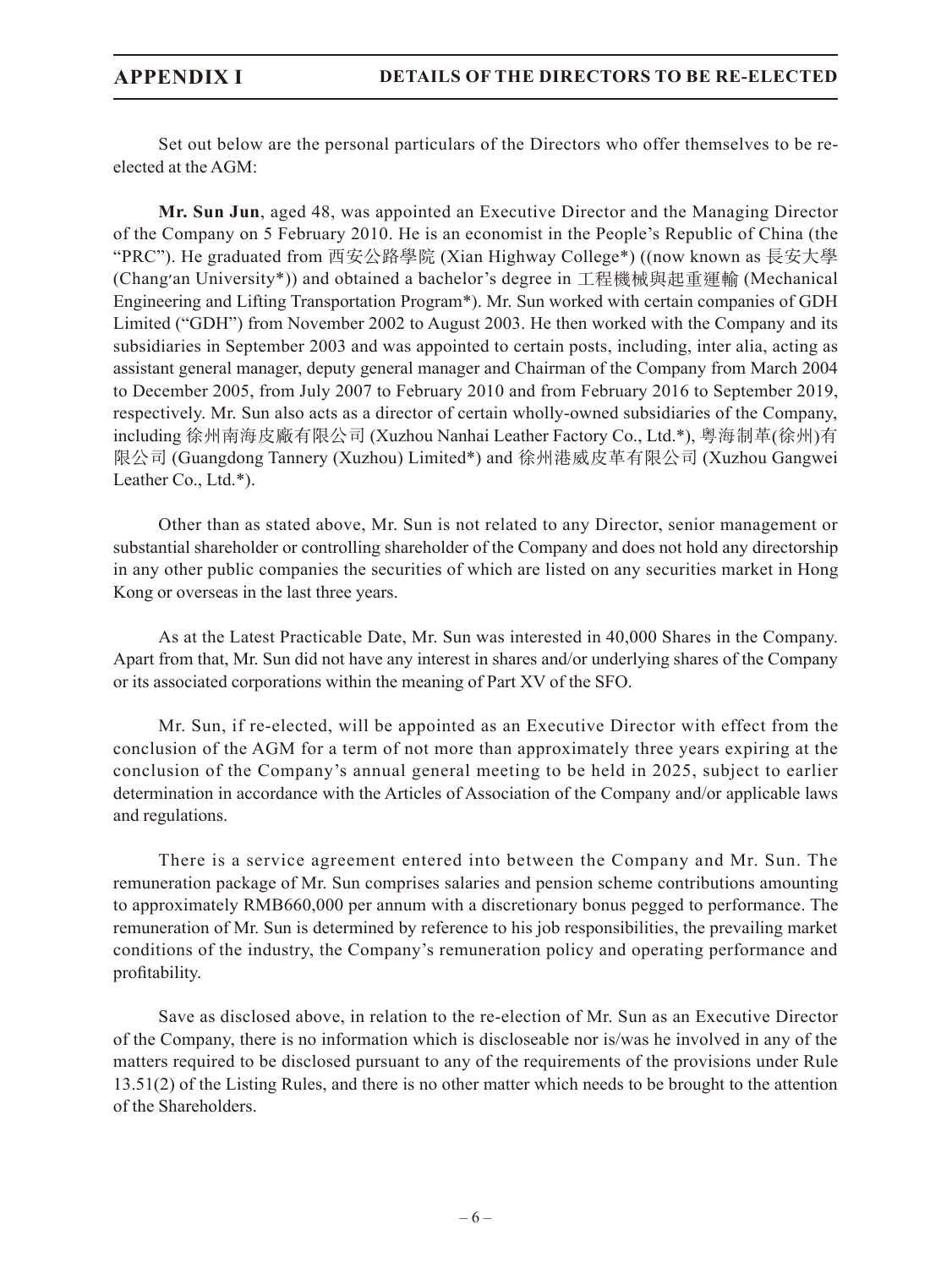**Mr. Kuang Hu**, aged 44, was appointed a Non-Executive Director of the Company on 26 February 2016. He was the Chairman, an Executive Director and the chairman of the Nomination Committee of the Company for the period from September 2019 to December 2021. Mr. Kuang graduated from the Department of International Economics and Trading of Beijing Normal University, the PRC. He obtained a Master's degree in World Economics and a Doctoral degree in Finance from Sun Yat-sen University, the PRC. In July 2003, Mr. Kuang joined 廣東粵海控股集團 有限公司 (Guangdong Holdings Limited\*) ("Guangdong Holdings") and worked in the Strategic Development Department. From November 2012 to June 2015, he was appointed deputy general manager of the Strategic Development Department of both Guangdong Holdings and GDH. He was appointed general manager of the Operation Department of Guangdong Holdings and GDH for the period from July 2015 to August 2019; and acted as deputy chief financial officer during the period from September 2019 to December 2021. Mr. Kuang has been the Executive Director and Vice Chairman of the Board of Guangdong Land Holdings Limited since 28 February 2022. He also acts as the chairman of 徐州南海皮廠有限公司 (Xuzhou Nanhai Leather Factory Co., Ltd.\*), 粵海制革 (徐州)有限公司 (Guangdong Tannery (Xuzhou) Limited\*) and 徐州港威皮革有限公司 (Xuzhou Gangwei Leather Co., Ltd.\*), which are wholly-owned subsidiaries of the Company.

Other than as stated above, Mr. Kuang is not related to any Director, senior management or substantial or controlling shareholders of the Company and does not hold any directorship in any other public companies the securities of which are listed on any securities market in Hong Kong or overseas in the last three years.

As at the Latest Practicable Date, Mr. Kuang did not have any interest in shares and/or underlying shares of the Company or its associated corporations within the meaning of Part XV of the SFO.

There is a letter of appointment entered into between the Company and Mr. Kuang. Mr. Kuang, if re-elected, will be appointed as a Non-Executive Director with effect from the conclusion of the AGM for a term of not more than approximately three years expiring at the conclusion of the Company's annual general meeting to be held in 2025, subject to earlier determination in accordance with the Articles of Association and/or applicable laws and regulations.

In accordance with the Articles of Association, Mr. Kuang is entitled to such director's fee as may be approved by the Board. Remuneration (if any) for Mr. Kuang will be determined by reference to his job responsibilities, the prevailing market conditions of the industry, the Company's remuneration policy and operating performance and profitability. At present, Mr. Kuang is not receiving any remuneration from the Company.

Save as disclosed above, in relation to the re-election of Mr. Kuang as a Non-Executive Director of the Company, there is no information which is discloseable nor is/was he involved in any of the matters required to be disclosed pursuant to any of the requirements of the provisions under Rule 13.51(2) of the Listing Rules, and there is no other matter which needs to be brought to the attention of the Shareholders.

*\* The English names are translation of the Chinese names, and are included herein for identification purposes only. In the event of any inconsistency, the Chinese names shall prevail.*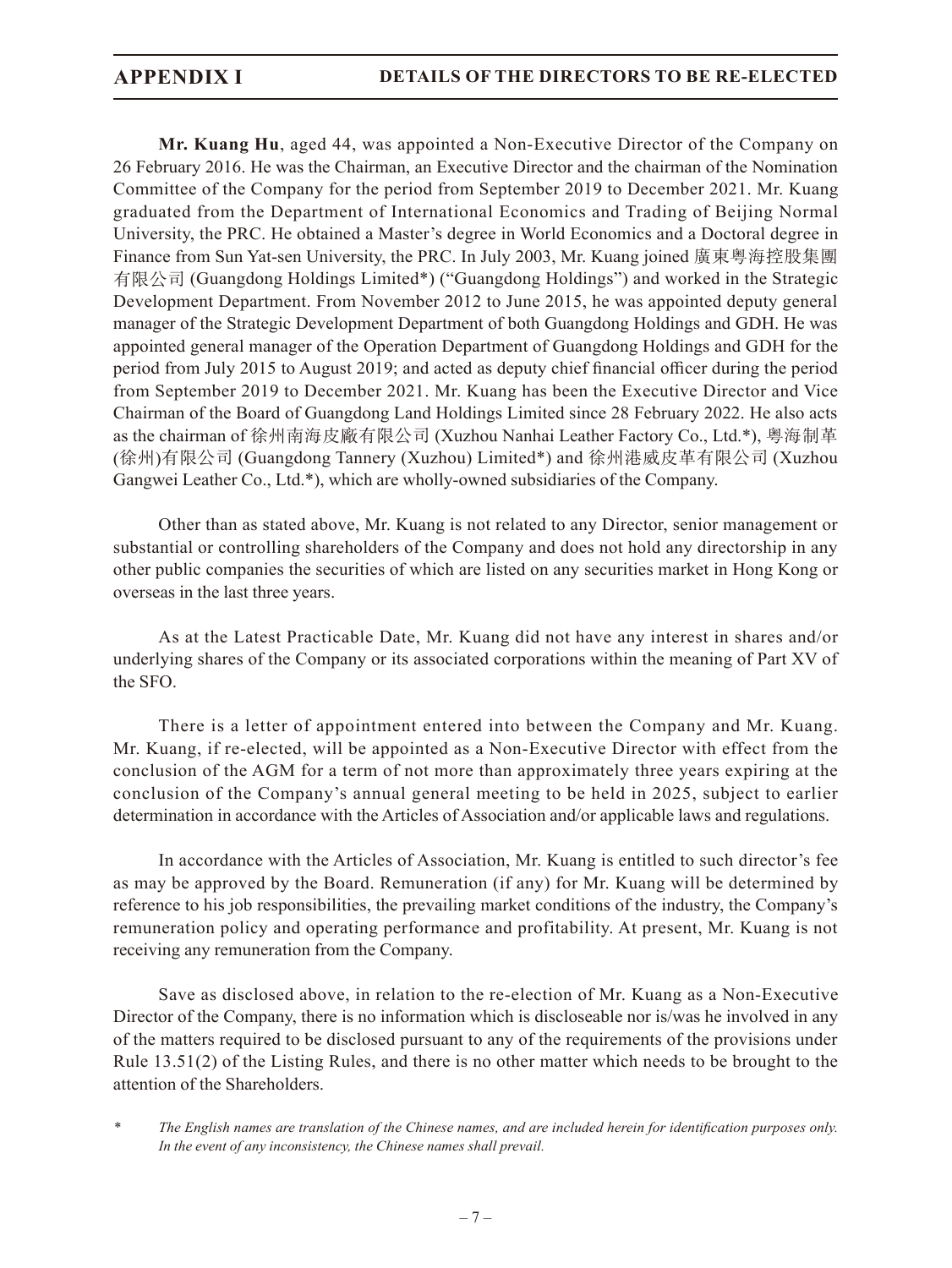

# **GUANGDONG TANNERY LIMITED**

粤海制革有限公司

*(Incorporated in Hong Kong with limited liability)* **(Stock Code: 01058)**

## **NOTICE OF ANNUAL GENERAL MEETING**

**NOTICE IS HEREBY GIVEN THAT** an annual general meeting of Guangdong Tannery Limited (the "Company") will be held at The Boardroom, Basement 2, Wharney Hotel, No. 57- 73, Lockhart Road, Wanchai, Hong Kong on Friday, 17 June 2022 at 11:30 a.m. for the following purposes:

- 1. To receive and consider the audited consolidated financial statements, the Directors' report and the independent auditor's report of the Company for the year ended 31 December 2021.
- 2. To re-elect the following retiring Directors by separate resolutions, and to authorise the Board of Directors to fix the remuneration of the Directors.
	- (i) Mr. Sun Jun
	- (ii) Mr. Kuang Hu
- 3. To re-appoint Messrs. Ernst & Young as the independent auditor of the Company and to authorise the Board of Directors to fix its remuneration.
- 4. To consider and, if thought fit, to pass with or without amendments, the following resolution as an ordinary resolution:

#### "**THAT**:

(a) subject to the following provisions of this resolution, the exercise by the Directors during the Relevant Period (as defined in paragraph (d) of this resolution) of all the powers of the Company to allot, issue and deal with ordinary shares in the capital of the Company (the ''Shares'') and/or options, warrants and/or instruments carrying rights to subscribe for any Shares or securities convertible into Shares, and to make and/or grant offers, agreements, options or warrants which would or might require the exercise of such powers be and is hereby generally and unconditionally approved;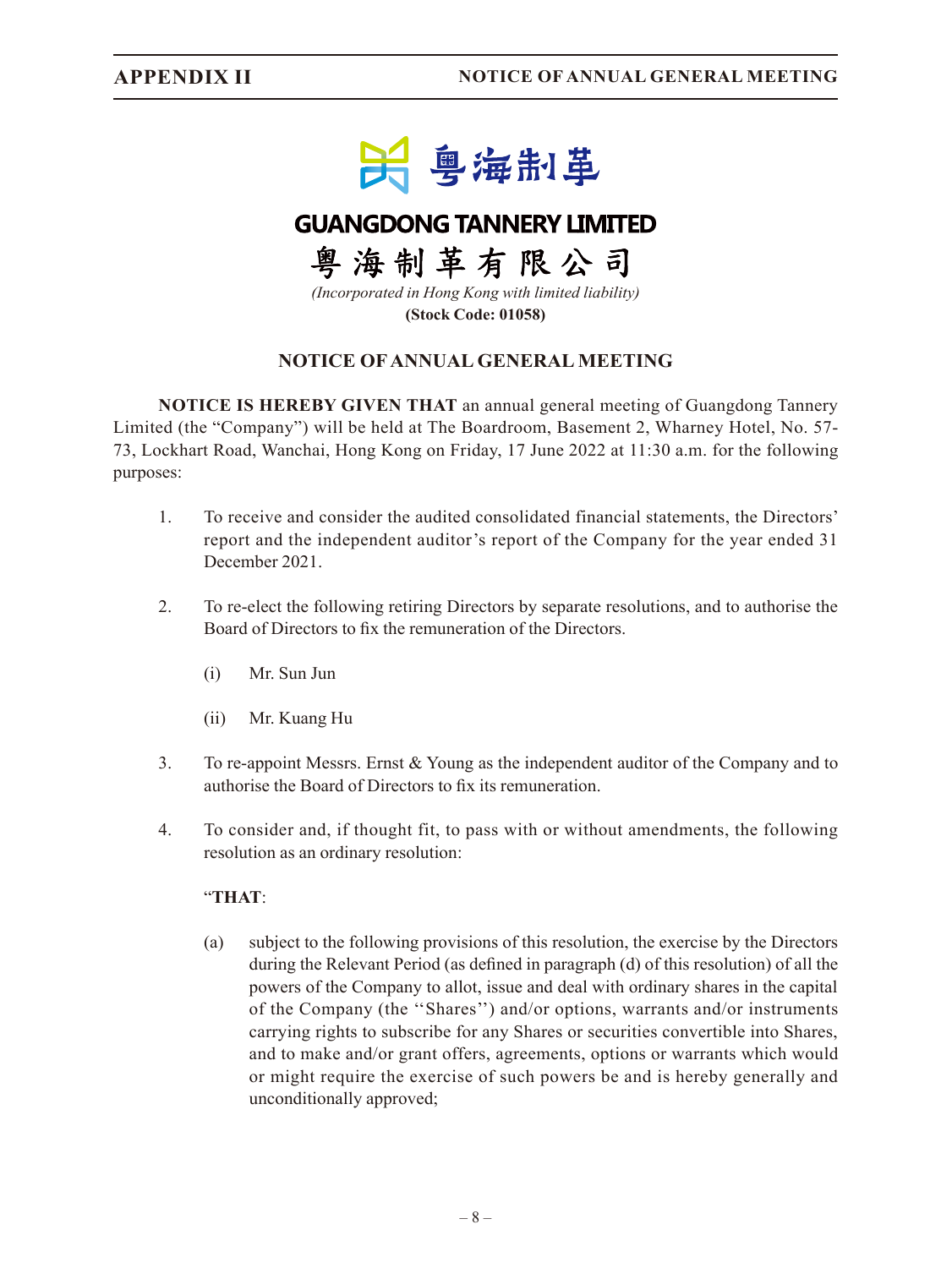- (b) the approval in paragraph (a) of this resolution shall be in addition to any other authorisation given to the Directors and shall authorise the Directors during the Relevant Period to make and/or grant offers, agreements, options or warrants which would or might require the exercise of such powers after the end of the Relevant Period;
- (c) the aggregate number of the Shares allotted, issued or dealt with, or agreed conditionally or unconditionally to be allotted, issued or dealt with (whether pursuant to an option or otherwise) by the Directors pursuant to the approval given under paragraph (a) of this resolution, otherwise than pursuant to (i) a Rights Issue (as defined in paragraph (d) of this resolution), (ii) the exercise of the subscription or conversion rights attaching to any warrants, preference shares, convertible bonds or other securities issued by the Company which are convertible into Shares, (iii) the exercise of options granted by the Company under any share option scheme or similar arrangement for the time being adopted for the grant to the Directors, officers and/or employees of the Company and/or any of its subsidiaries and/or other eligible person (if any) of rights to acquire Shares, or (iv) any scrip dividend or similar arrangement providing for the allotment of Shares in lieu of the whole or part of a dividend on the Shares in accordance with the articles of association of the Company (the ''Articles of Association''), shall not exceed 20 per cent. of the aggregate number of the Shares in issue as at the date of the passing the passing of this resolution, and the said approval shall be limited accordingly; and
- (d) for the purpose of this resolution:

"Relevant Period" means the period from the passing of this resolution until whichever is the earliest of:

- (i) the conclusion of the next annual general meeting of the Company;
- (ii) the expiration of the period within which the next annual general meeting of the Company is required by the Articles of Association or any applicable laws of Hong Kong Special Administrative Region of the People's Republic of China ("Hong Kong") to be held; and
- (iii) the revocation or variation of the authority given under this resolution by an ordinary resolution of the shareholders of the Company in general meeting;

and,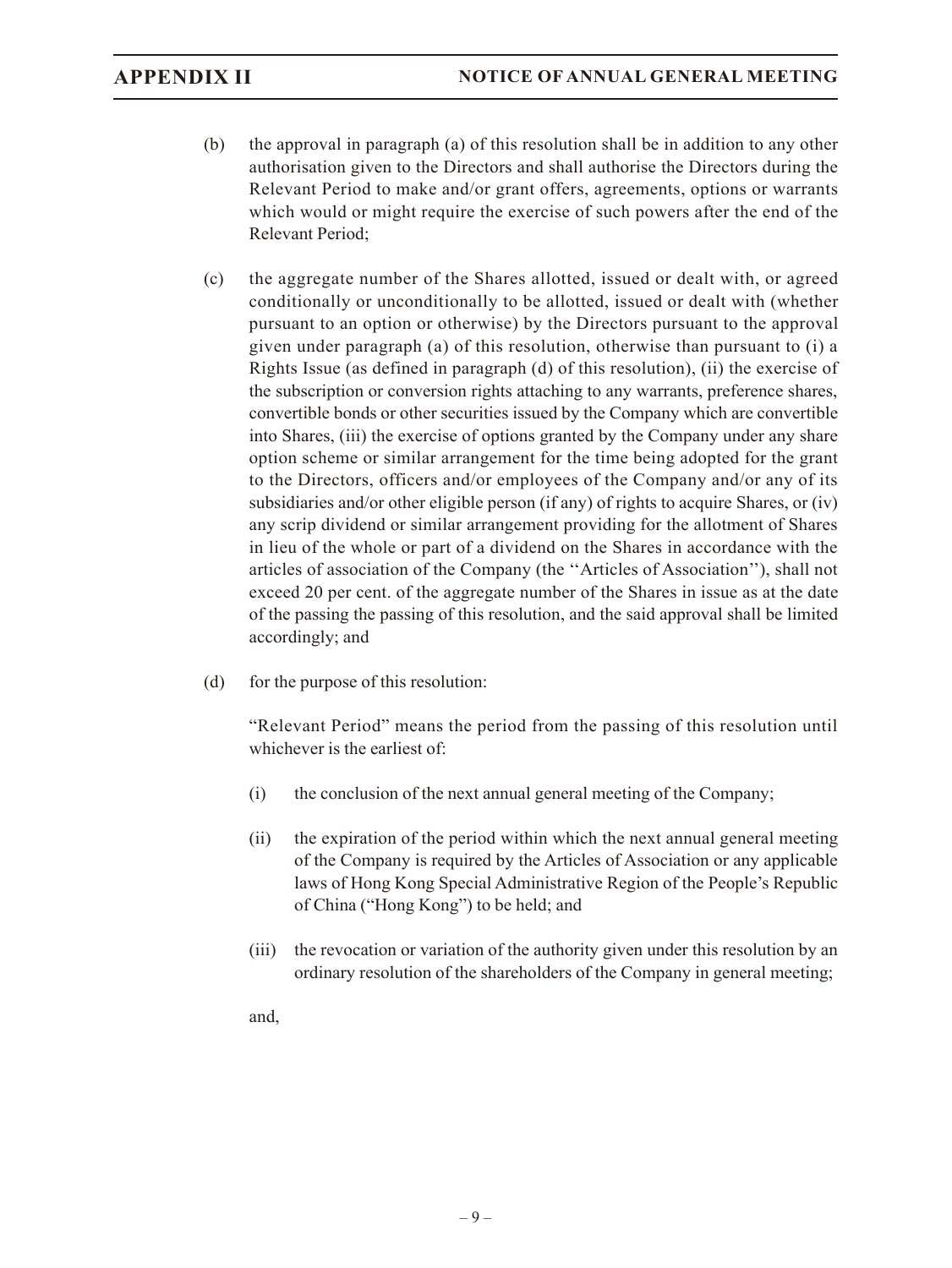"Rights Issue" means an offer of Shares open for a period fixed by the Company (or by the Directors) to holders of Shares on the Register of Members (Shares) of the Company on a fixed record date in proportion to their then holdings of such Shares (subject to such exclusions or other arrangements as the Directors may deem necessary or expedient in relation to fractional entitlements or having regard to any restrictions or obligations under the laws of, or the requirements of any authorised regulatory body or any stock exchange in, any territory outside Hong Kong)."

> By Order of the Board **ZHOU Hao** *Chairman*

Hong Kong, 12 May 2022

*Registered office:* 29th Floor Guangdong Investment Tower 148 Connaught Road Central Hong Kong

*Notes:*

- (i) A shareholder entitled to attend and vote at the annual general meeting may appoint one or more proxies to attend and, on a poll, vote in his place and such proxy need not be a shareholder of the Company.
- (ii) To be valid, the form of proxy together with the power of attorney (if any) or other authority (if any) under which it is signed (or a notarially certified copy of such power or authority) must be delivered to the Company's share registrar, Tricor Tengis Limited, at Level 54, Hopewell Centre, 183 Queen's Road East, Hong Kong not less than 48 hours before the time fixed for holding the meeting or adjourned meeting. The appointment of a proxy will not prevent a shareholder from subsequently attending and voting at the meeting or any adjourned meeting if he so wishes. If a shareholder who has lodged a form of proxy attends the meeting, his form of proxy will be deemed to have been revoked.
- (iii) In the case of joint shareholders, the vote of the senior who tenders a vote, whether in person, or by proxy, shall be accepted to the exclusion of the votes of the other joint holders, and for this purpose seniority will be determined by the order in which the names stand in the Company's register of shareholders in respect of the joint holding.
- (iv) The register of members of the Company will be closed from Tuesday, 14 June 2022 to Friday, 17 June 2022 (both days inclusive), during such period no transfer of shares of the Company will be registered. In order to determine the identity of the members who are entitled to attend and vote at the forthcoming annual general meeting of the Company to be held on Friday, 17 June 2022, all transfer documents accompanied by the relevant share certificates must be lodged with the Company's share registrar, Tricor Tengis Limited at Level 54, Hopewell Centre, 183 Queen's Road East, Hong Kong not later than 4:30 p.m. on Monday, 13 June 2022.